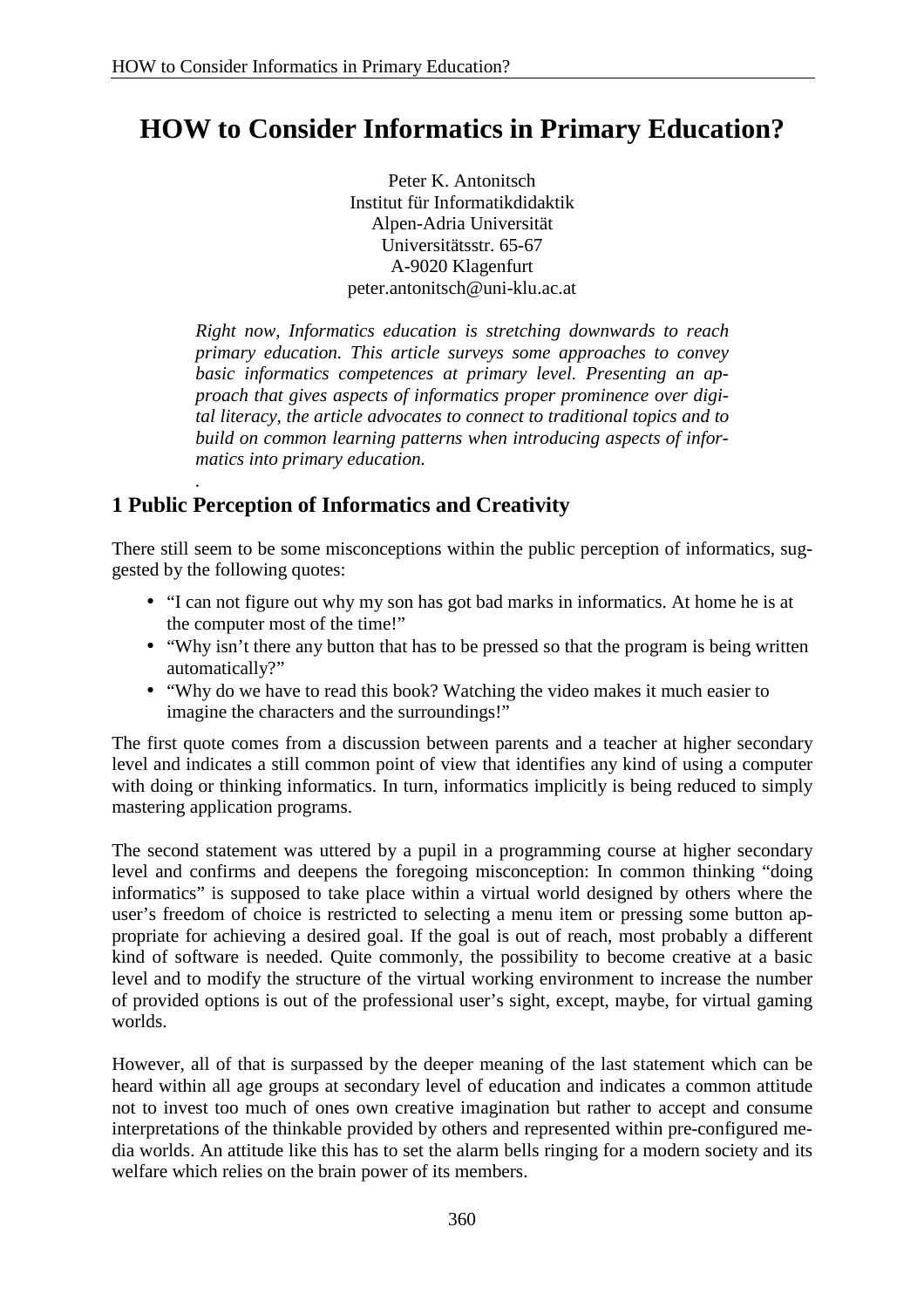Becoming visible at secondary level, this attitude most likely originates in the way children experience the (real and the virtual) world at an earlier age. Results of a current Austrian study on internet use and digital competency at preschool age show that 41 percent of Austrian children between three and six years of age use the internet at least once a week, mainly playing online games, being concerned with photos and videos or listening to music [IFES 13]. Consequently an even higher percentage of children at this age group uses digital devices of one kind or another, supposedly focusing on the same scope of activities. It is beyond the scope of this article to rate early use of digital media as good or bad. But the reported situation demands for action as soon as primary education to shape the attitude towards hard- and software of any kind, whether they are perceived as mere communication aids, as ready-touse tools to perform tasks required by everyday life, as creative tools to express ones ideas beyond the boundaries of an off-the-shelf software system, or as a balanced mixture of all of these.

# **2 Roles of Informatics Education at Primary Level**

### **2.1 From Europe to Austria: A Reference Model for Digital Competences**

Recognition of the necessity of informatics education (in the broadest sense) is not new. In 2006 the European Parliament defined eight key competences that should be acquired by learners at the end of their compulsory education [EUPC06]. These key competences include competence regarding communication in the mother tongue, learning to learn, the sense of initiative and entrepreneurship, and digital competence. The latter is defined as the critical use of Information Society Technology (IST) aiming at a "[…] critical and reflective attitude towards available information and a responsible use of the interactive media", underpinned by basic skills in Information and Communication Technology (ICT) including "[…] the ability to search, collect and process information and use it in a critical and systematic way".

Accordingly, a decree on "Digital Competence in Austrian Schools" issued in 2010 by the Austrian Ministry of Education, Art and Culture recommends to include principles of reflective use of media in education at school, emphasizing ICT skills like information retrieval with digital media or self-responsibilty within digital networks including ethical and legal issues [BMU10]. A corresponding reference model for digital competences at the age of 10, respectively 14, was presented at the end of 2012, comprising four competence areas at primary level, namely:

- 1. Information Technology, Man and Society,
- 2. Informatics Systems: Using Digital Devices and Networks
- 3. Applications: Digital Tools in Everyday Life
- 4. Concepts of Informatics: First Insights into Informatics.

Comparing the number of items within each of these competence areas indicates that concepts of informatics proper play a minor role within the competence model for primary education (cmp. [http://www.digikomp.at/mod/page/view.php?id=29764\).](http://www.digikomp.at/mod/page/view.php?id=29764).)

#### **2.2 Current Development in Europe: A Change of Perspective**

The Austrian reference model for Digital Competences complies with recommendations of the European Union from 2006. Nevertheless, the discourse on educational matters regarding informatics is evolving. In February 2013 a workgroup report on perspectives of informatics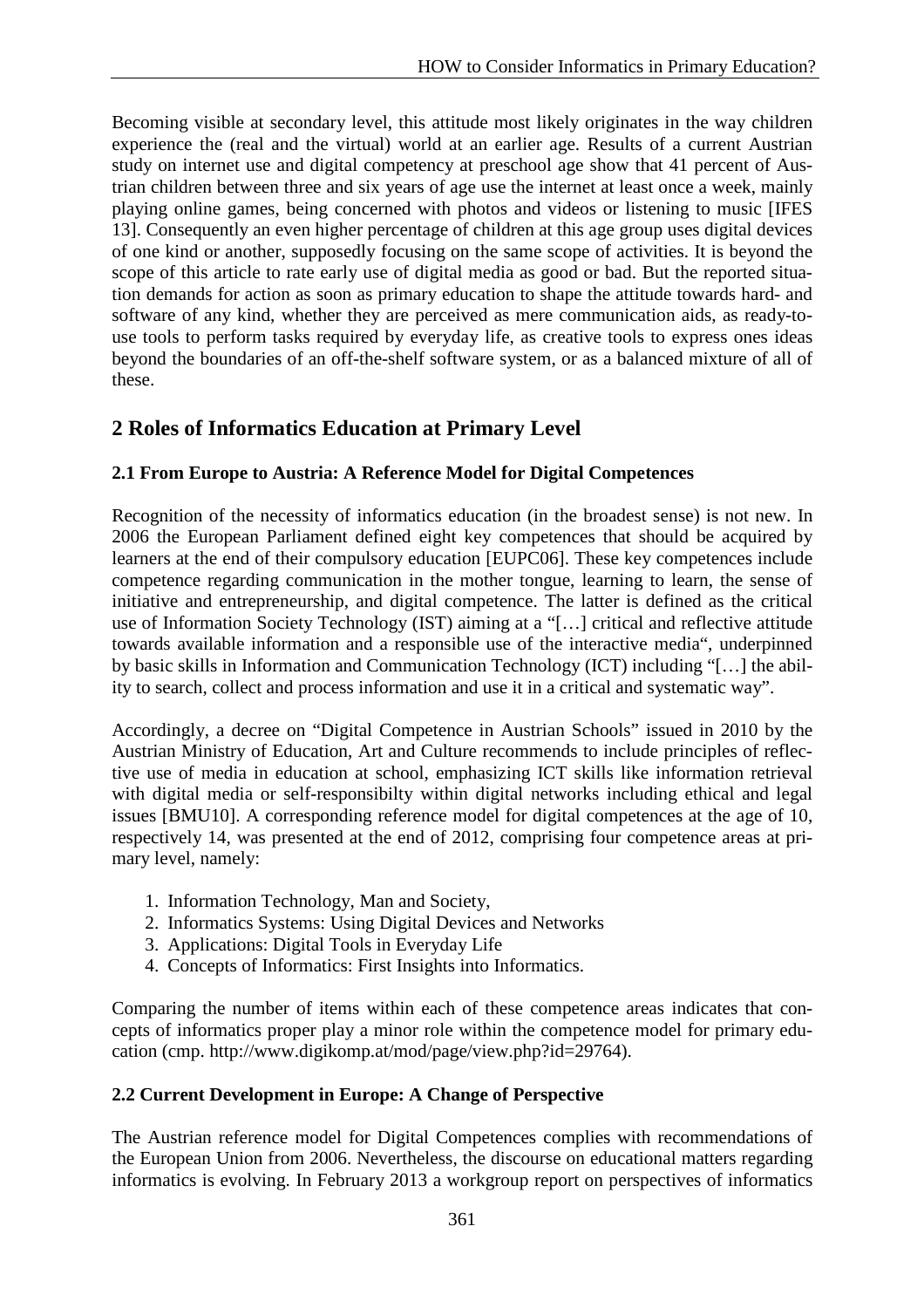education in Europe states that although "[…] teaching [of digital literacy] should start in the first grade and students should be familiar with the basic skills by age 12, […] teaching digital literacy […] is not enough to prepare the citizenry for the Information Society Europe has decided to become […]". Furthermore, "[…] the general population must in addition to digital literacy understand the basics of the underlying discipline, informatics." [JIE, p. 9]. This report highlights that

- "informatics fosters creativity by illustrating the variety of ways to approach and solve a problem",
- "informatics is constructive as designing alorithms is engineering work, producing visible (if virtual) artifacts",
- "informatics helps master complexity",

and demands these skills to be taught particularly in the secondary, but in the primary school curriculum as well! Besides being a necessary skill, informatics has to be considered "[…] an invaluable tool for developing essential conceptual skills […]". Referring to the concept of computational thinking ([Wi06, BS11]) these conceptual skills comprise problem solving techniques like "[…] automating solutions through algorithmic thinking" and intellectual practices like "[…] confidence in dealing with complexity". Like the Austrian reference model these recommendations regard both digital competences and concepts of informatics. Nevertheless, even at primary level the balance between the far ends of informatics spectrum is shifted in favour of informatics proper.

#### **2.3 CSTA K–12 Standards: Five Strands to Structure Informatics Education**

This viewpoint upon informatics education and, in particular, the notion of computational thinking connect the suggestions of the European workgroup on informatics education to K-12 computer science standards issued by the CSTA standards task force. There, besides of collaboration, computing practice and programming, computers and communications devices, and community, global, and ethical impacts, computational thinking is one of five "complementary and essential strands" serving as guidelines for informatics education throughout all grades in K-12 education [CSTA11]. The first four grades, corresponding to primary education in Austria, are part of (educational) level 1, where informatics education emphasizes "computer science and me" and where "[learning experiences] should be designed with a focus on active learning, creativity, and exploration and will often be embedded within other curricular areas such as social science, language arts, mathematics and science." Considering possible roles of informatics education at primary level it is of special interest that the standards list age appropriate topics and/or areas of interest for all grades, for example for grades 1 to 3:

• "collaboration":

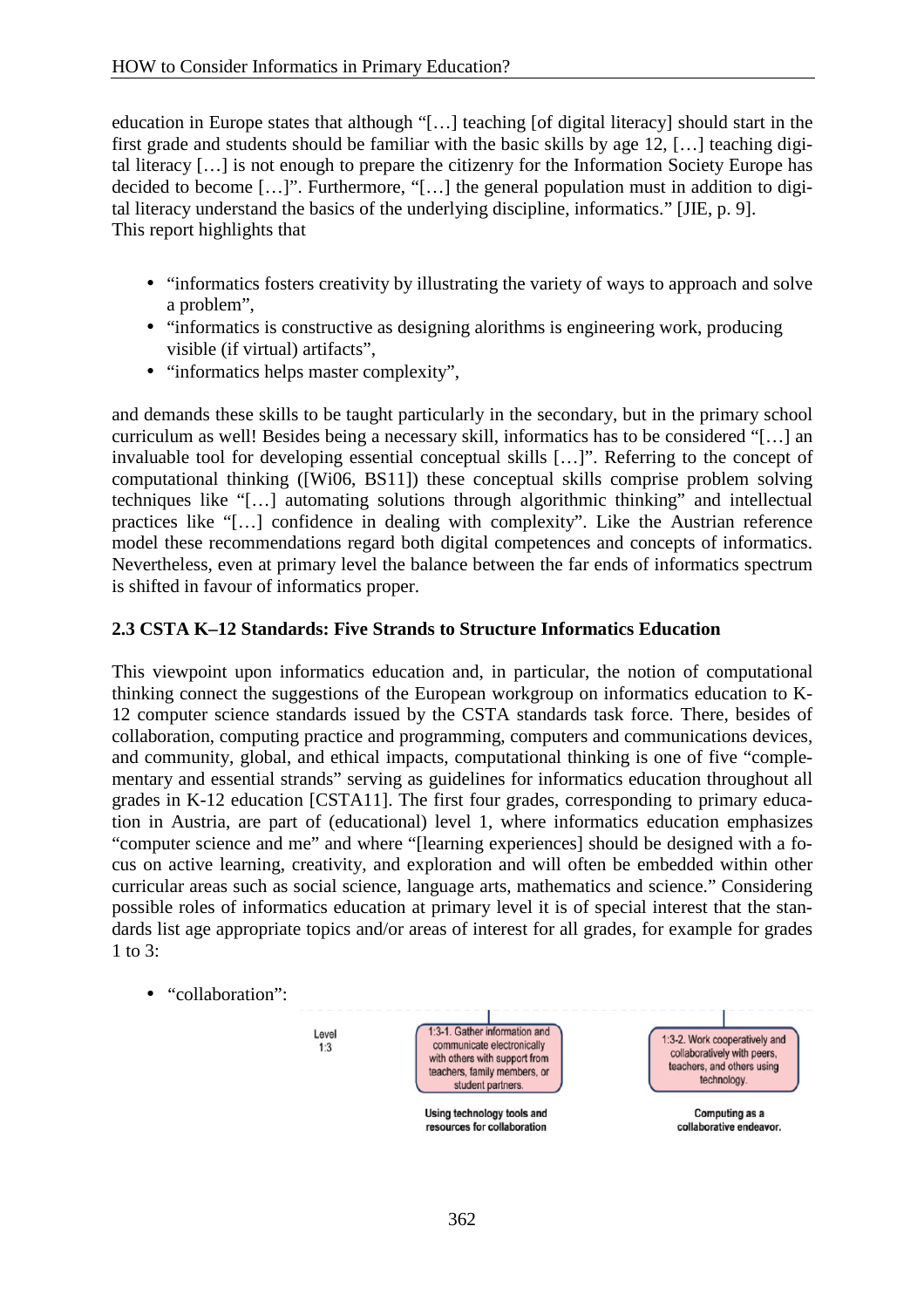

Figures 2 to 5: Lowest level of CSTA K-12 standards scaffolding charts [CSTA11, pp. 55].

Concluding from the distribution of competences, at primary age the CSTA standards emphasize the basic understanding of operating principles of a computer over extensive use of digital devices, particularly emphasizing planning and describing of actions in a step-by-step manner as an early stage of computational thinking. This point of view is underlined by ex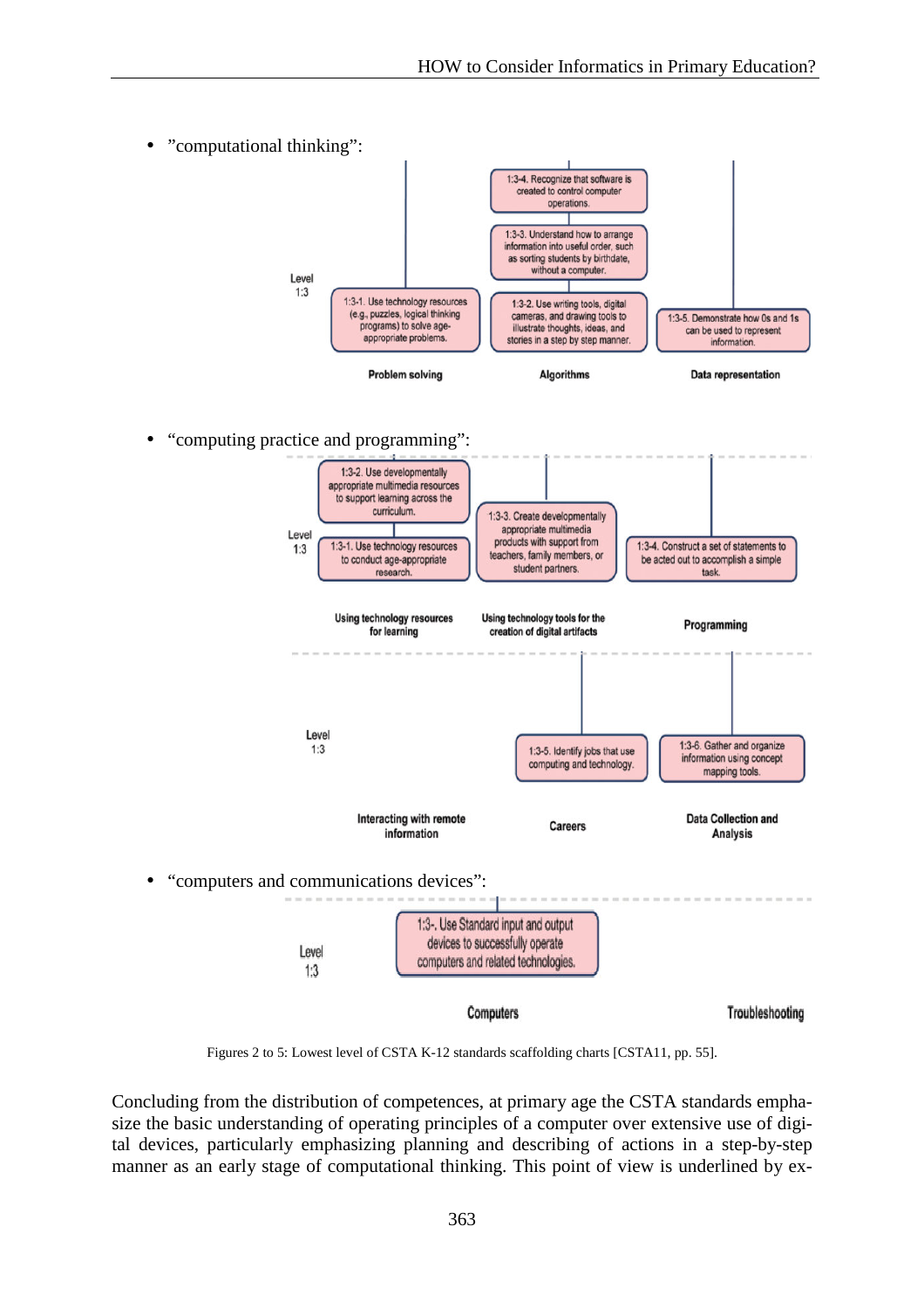ample activities provided within the standards paper: Most of these activities at level 1 refer to Computer Science Unplugged, an initiative that provides tasks and activities for learning basics about data representation or algorithms without using a computer [BW05], while another example activity guides the learners to develop a series of step-by-step directions to control simple behavior of a Scratch sprite (see [Sc13] for further information regarding the MIT Scratch project).

However, the outstanding feature of CSTA recommendations for informatics education at primary level can be found in a collection of computational thinking teacher resources where computational thinking is presented as a "skill that most teachers are already building in their classrooms, but may not know it." In other words: Basic concepts of informatics are not necessarily add-ons to but already part of common educational practice in primary schools. In [CSTA11a, pp12] this important fact is illustrated by a learning experience that suggests how computational thinking can be combined with language learning in primary education.

# **3 A Proposal for Including Informatics at Primary Level (in Austria)**

Why do we teach? These days, a quite common answer might be: "We are teaching to enable (young) people to master their present life situation in a more competent way." Traces of that point of view can be found in currucular recommendations stating that learners should see a purpose in what they are expected to learn, or even more, that they should be able to apply what they have learnt, most probably in their everyday life. Of course this point of view has its right. But there exists at least another one which might result in an answer like: "We are teaching to provide learners with a foundation for later learning as well." Seeing primary education as a basis for all subsequent learning processes highlights this latter point of view as a guideline when choosing from existing approaches to introduce informatics into primary education.

### **3.1 Planning Downwards – Building Upwards**

The proposed Austrian reference model for digital competences at primary level favours skills that provide instant benefit for the learners: They are expected to learn how to use standard software on basis of entering and formatting text, creating and adding pictures, or using spreadsheet programs for age appropriate calculations. Furthermore they are expected to learn how to operate digital communication devices, how to cooperate digitally and what to take care of when communicating digitally.

All of that has not been part of primary education for learners who are now attending secondary school forms in Austria. It is true that most of these are rather careless about digital traces they leave behind when surfing the internet or using social web services. But these learners know how to operate digital devices or how to use everyday software tools quite well. Nevertheless many of them

- have poor reading comprehension,
- have problems to produce meaningful passages of text by themselves,
- are unable to learn by following written step-by-step instructions,
- and lack basic problem solving strategies like dissecting a big problem into smaller solvable parts.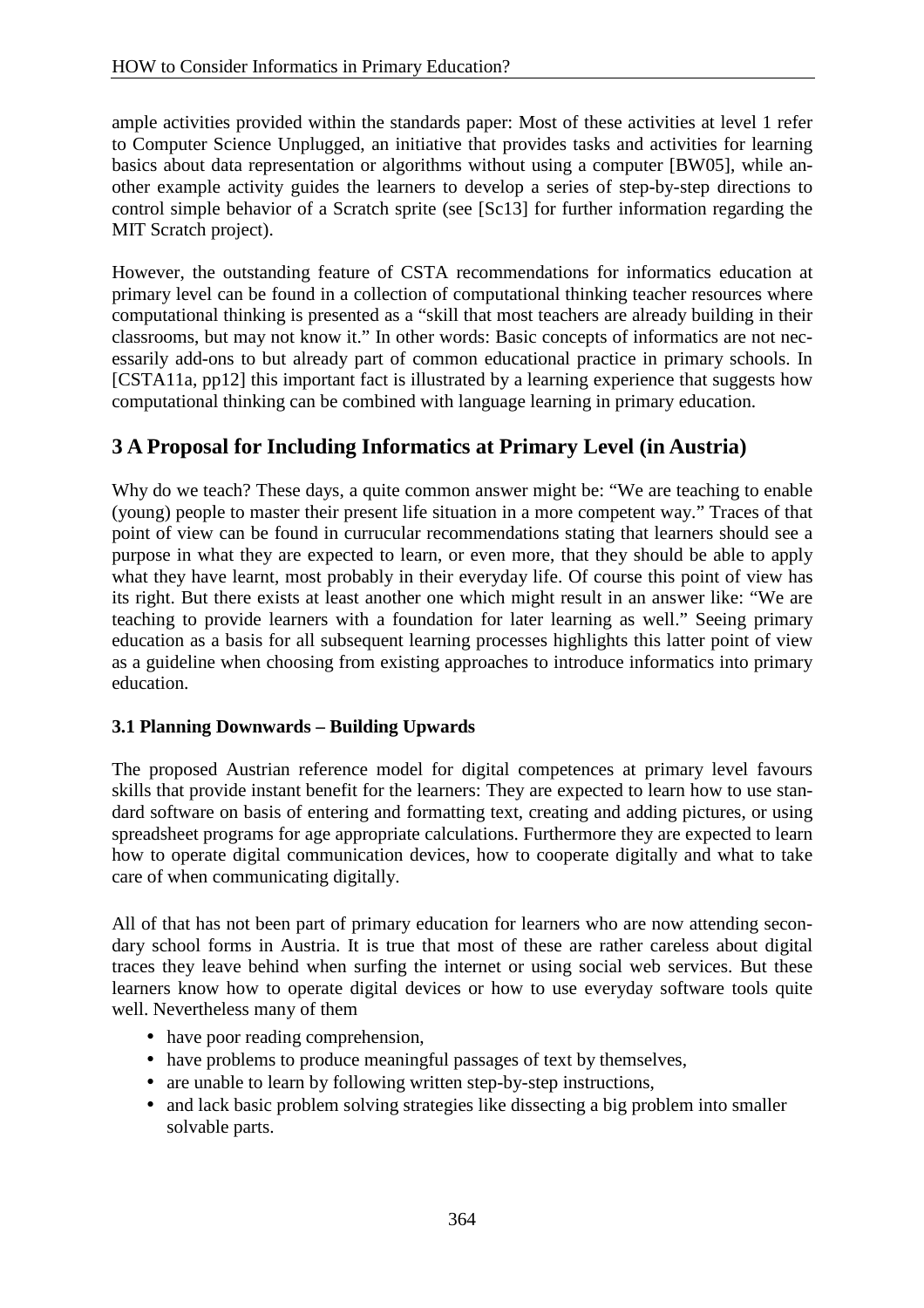These four issues concerrn manipulation of information, which is the realm of informatics. Hence, from the viewpoint of teaching practitioners at secondary level these (missing) basic competences have to be addressed when thinking about informatics at primary level. Furthermore, all of these issues refer to aspects of computational thinking: According to [Wi06] and [BS11], "computational thinking is way that humans, not computers think", a problemsolving process that includes (selection):

- Formulating problems in a way that enables us to use a computer and other tools to help solve them.
- Logically organizing and analyzing data.
- Automating solutions through a series of ordered steps,

and is, amongst others, supported by confidence in dealing with complexity, or the ability to communicate and work with others to achieve a common goal or solution. This makes computational thinking the appropriate concept to augment and to complement the sketched digital literacy-based approach to consider informatics competences in primary education.

But we also have to look at it from the other side: Starting off from what is needed at secondary level and stating what shall be introduced at primary level to provide necessary prerequisites is "planning downwards". While planning downwards is important to define the goals, it clearly has to be accompanied by "building upwards" from the current situation at primary level. Bearing in mind, that at primary level informatics has to be integrated into other curricular areas, we not only have to consider relevant topics from the range of informatics that do fit in, but also

- prerequisites, capabilities and current development of the learners, which also include
- learning habits that correlate to prior learning experiences from other areas of study;
- goals of curricular areas where informatics content and/or practices might fit in or be able to connect to,
- and the availability of both technical and human resources to establish informatics at primary level.

## **3.2 New (?) Topics, Existing Goals and Common Practice**

[BS11] and [CSTA11a] list the following core computational thinking concepts and capabilities associated with computational thinking:

- data collection, data analysis, and data representation
- problem decomposition, and abstraction
- algorithms and procedures, and automation
- parallelization, and simulation.

Further information is provided about how these concepts relate to existing subject matters (Figure 6) and how to gradually improve in different areas of computational thinking (see Figures 6 and 7, highlighting the concept "algorithms and procedures").

|  | CT Concept,<br>Capability |  | <b>Math</b> | Science | <b>Social Studies</b> | <b>Language Arts</b> |
|--|---------------------------|--|-------------|---------|-----------------------|----------------------|
|--|---------------------------|--|-------------|---------|-----------------------|----------------------|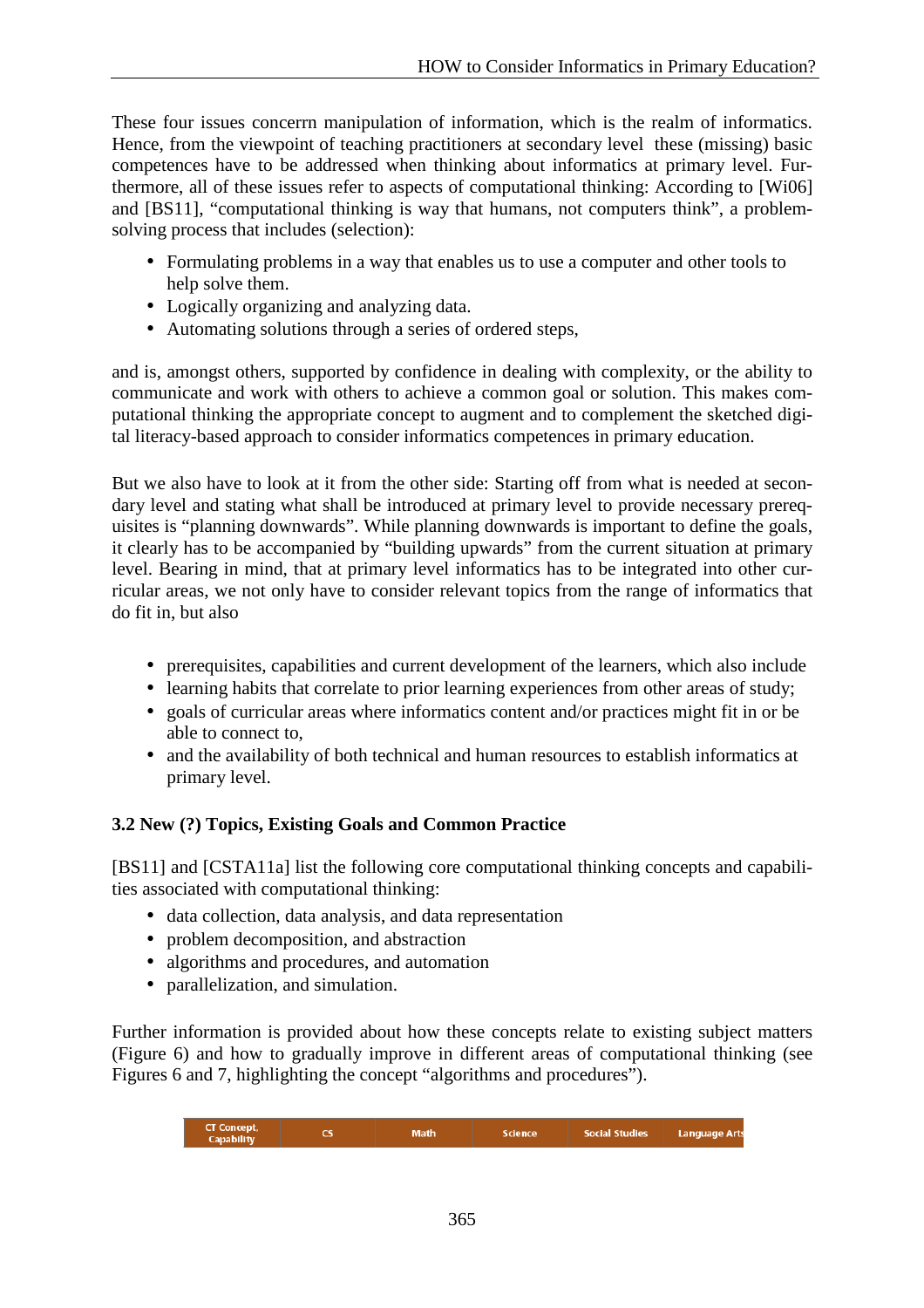| Study classic<br>algorithms; implement<br>Algorithms &<br>an algorithm for a<br>procedures<br>problem area |                                                                                   | Do long division,<br>factoring; do carries in<br>addition or subtraction |                                                                                              | Do an experimental<br>procedure                                                                                                                                                          |  |                                                                                                                                                       | Write instructions |
|------------------------------------------------------------------------------------------------------------|-----------------------------------------------------------------------------------|--------------------------------------------------------------------------|----------------------------------------------------------------------------------------------|------------------------------------------------------------------------------------------------------------------------------------------------------------------------------------------|--|-------------------------------------------------------------------------------------------------------------------------------------------------------|--------------------|
| Figure 6: Traces of computational thinking in various subject matters (snippet, [BS11, p. 52])             |                                                                                   |                                                                          |                                                                                              |                                                                                                                                                                                          |  |                                                                                                                                                       |                    |
|                                                                                                            | <b>Definition</b>                                                                 | Grades PK to 2                                                           |                                                                                              | Grades 3 to 5                                                                                                                                                                            |  | Grades 6 to 8                                                                                                                                         |                    |
| Algorithms &<br><b>Procedures</b>                                                                          | Series of ordered<br>steps taken to<br>solve a problem<br>or achieve some<br>end. |                                                                          | Create a set of directions<br>from the school to the major<br>landmarks in the neighborhood. | Dasign a board game and<br>write instructions to play. Test<br>instructions on peers trying<br>to play the game. Refine<br>instructions with feedback from<br>peers who played the game. |  | Program a robot to find its way<br>out of a maze such that given<br>any maze, the robot could exit<br>successfully within a specified<br>time period. |                    |

Figure 7: Snippet of the computational thinking progression chart provided in [CSTA11a, p. 9]

Hence it should be quite clear what to consider when augmenting primary education with computational thinking. But how do these suggestions comply with educational practice at primary level in Austria?

In Austria, traditional primary education focuses on basic literacy and numeracy, augmented with education in arts, music, sports and with selected topics about the world around us [BMU12], nowadays including "Computers and the like" which covers basics about computer hardware and the internet [Ba11, pp 50]. However, computational thinking rather connects to basic literacy in the first place: As pointed at before, reading and writing represent the children's' first contact with processing and structuring of information. Moreover, the 2012 National Report on Education for Austria, states that "[…] competence in reading is one of the most important basic skills that have to be acquired throughout the first years in school. Being the foundation for all subsequent learning processes, this competence shall be trained in all curricular areas with various methodical approaches to proceed from a basal reading competence of accurate and fluent reading at word and sentence level to reading comprehension skills, including reading for informational acquisition and use." [BL13, pp130]. In primary education, computational thinking can be seen as one of those various methodical approaches.

According to the Austrian curriculum for primary schools, accuracy and fluency in reading should have been acquired at the end of the second grade. During the third grade pupils should gradually improve reading comprehension, for instance, by becoming able to reproduce the correct sequence of action by drawing a series of pictures or by writing text [BMU12]. These curricular regulations prove the words of the CSTA teacher resources true: When dealing with basic literacy, preparatory exercises regarding computational thinking are already common practice in primary schools. For instance, in second grade pupils learn about step-by-step order by following folding instructions, e.g. for origami models. In doing so, they are introduced to algorithmic thinking. This also applies if they accurately follow written instructions when conducting simple science experiments. (Figure 8).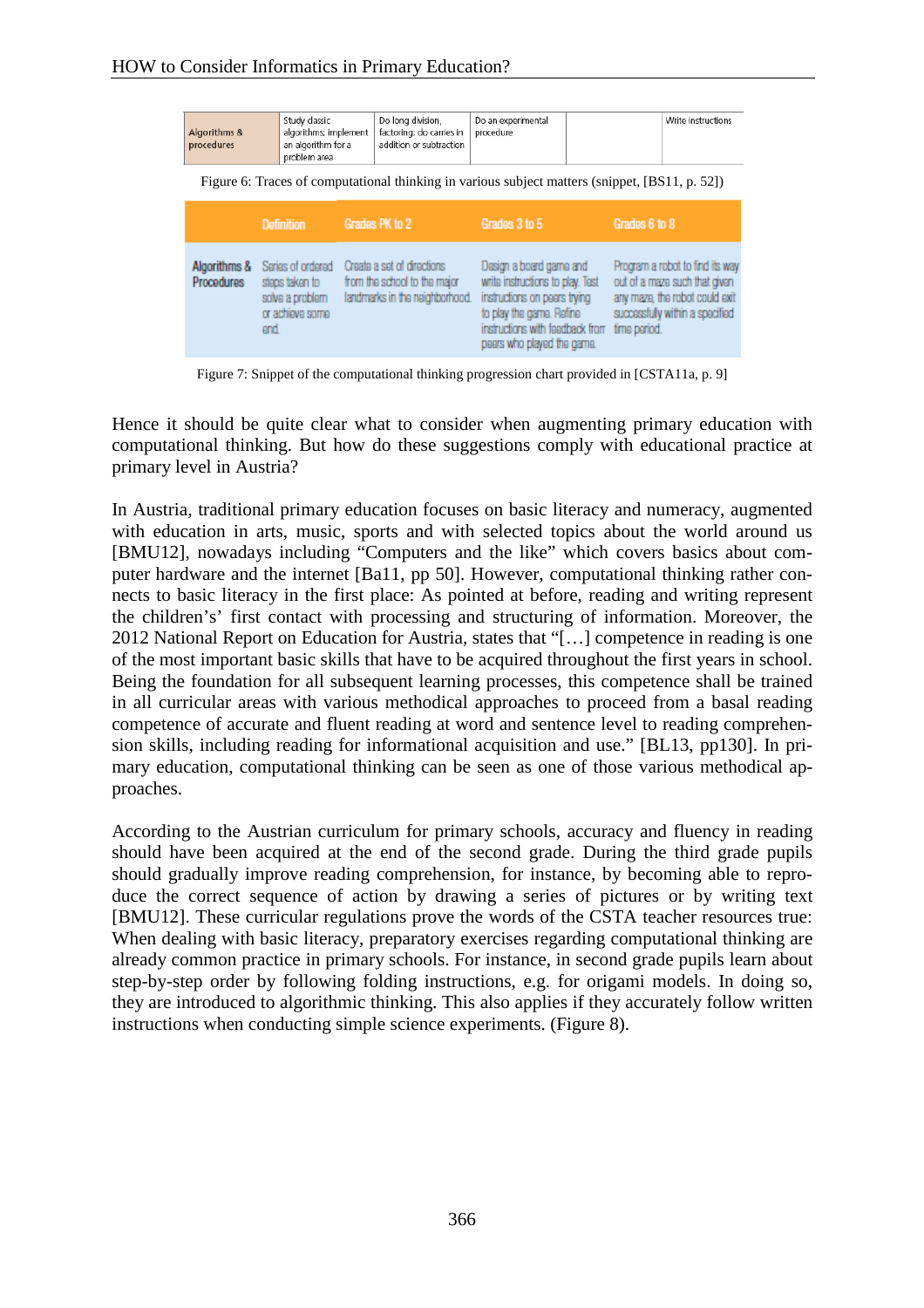

Figure 8: A set of instructions to conduct a simple science experiment.

Following step-by-step instructions is kind of consuming algorithms. This is an important step in learning as the learners get to know how algorithms look like. But learners at primary level become producers of sequential descriptions as well when they find the correct sequence of pictures telling a story, when they retell the story in correct order by themselves, or when they translate a written story into a sequence of pictures. Combining all of these basic skills, at the end of the second grade (some) pupils even invent (short) stories by themselves and "tell" the plot of the story by drawing and/or writing a storyboard by hand, hence without the need of computers.

The common practice to have the learners draw simple flipbooks during their arts lessons completes from the view of the author the solid basis for "building upwards" to include informatics/computational thinking in primary education in Austria.

#### **3.3 Tailoring Computational Thinking to Connect to Austrian Primary Education**

Omitting the use of computers or other digital media, at least part-time, is nothing new when coaching informatics learning processes. Projects like Computer Science Unplugged [BW05], Exploring and Discovering Informatics [BM13] or the international Bebras contest on Informatics and Computer Fluency<sup>128</sup> provide examples how to comprehend basic concepts of informatics or how to discover problem solving strategies related to informatics in an unplugged way. Nevertheless, activities where learners start from and build on their imagination to develop algorithms meaningful to themselves have great potential to go beyond the important process of unplugged understanding. These activities introduce a distinct unplugged phase of planning and thinking and prepare for using computers, thus combine algorithms with automation. This step is essential for doing algorithms the informatics way, as C. Duchâteau puts it: "[…] the step of handing a task to a software based performer to have it solved is at the heart of algorithmics […]", because "A well set problem in this field must include the description of the task but also the complete and precise indication of the abilities of the performer that will carry it on. Otherwise it is impossible to write the procedure: You cannot have something done by someone (here something) if you do not know what he (it) can do." [Du93]. In other words: Computational thinking has to result in computational doing. This goes for primary education as well and requires choosing appropriate software.

<sup>128</sup> See: Bebras Contest at <http://bebras.org/>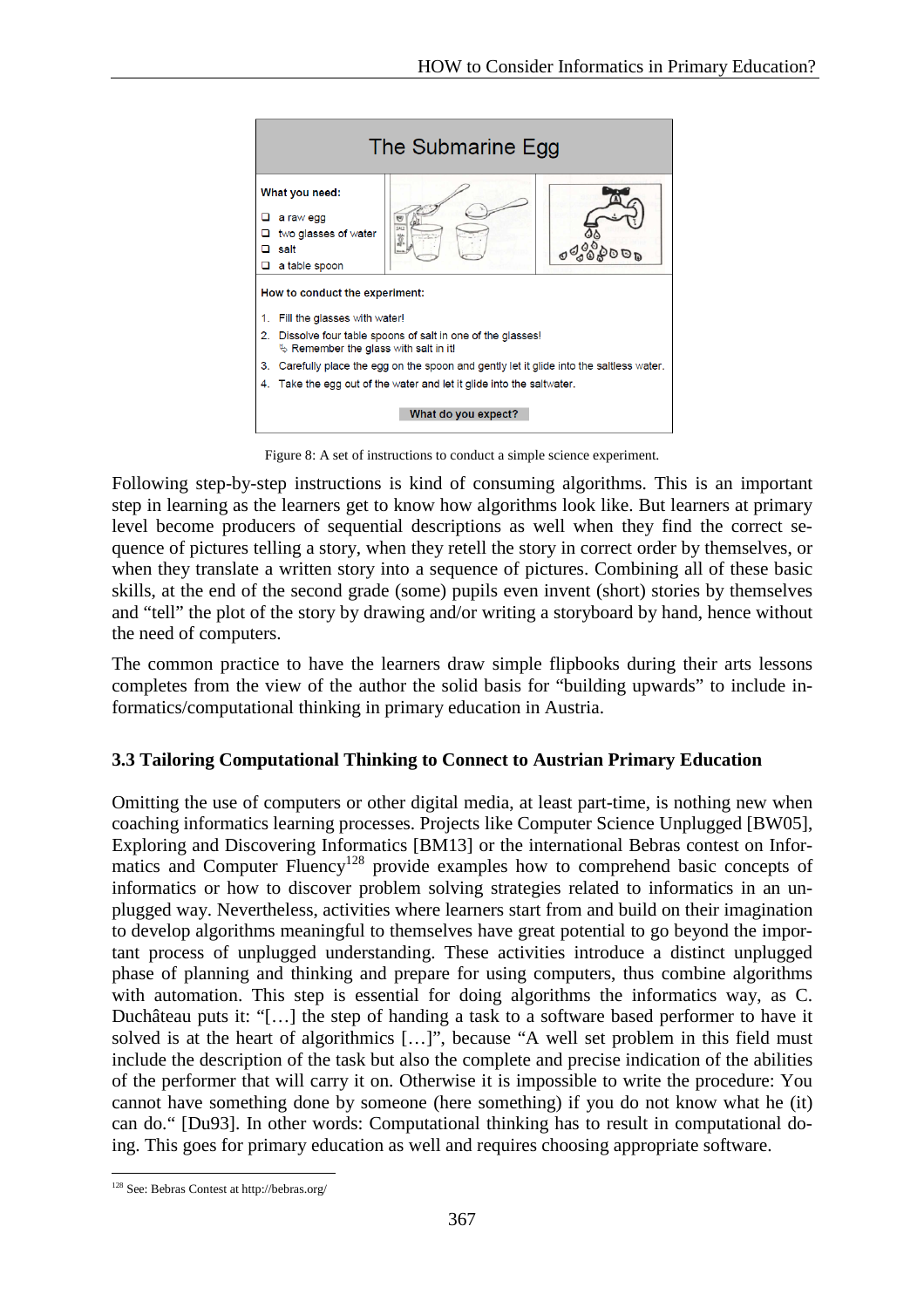A vast amount of experiences reported by others<sup>129</sup> and example activities in [CSTA11, CSTA11a] suggest Scratch to be the software of choice when introducing computational thinking. Furthermore, case studies regarding the principles of Northern Ireland's Using ICT initiative indicate how to connect to unplugged "algorithmic" activities like those already present in Austrian primary schools (see, for instance [NIC12], project 'The Egyptians'/St Colmcille's Primary School, Claudy). Additionally, the software Blinkenpaint<sup>130131</sup> might be used in the first place to extend unplugged flipbook experiences when introducing computer based automation of sequential action. This software provides a 18 x 8 matrix of "windows", which can be clicked to switch the light on or off. Combining a series of blinkenpaint pictures produces a blinkenpaint movie (Figures 9 to 12). Consider Informatics in Primary Education?<br>
mount of experiences reported by others<sup>129</sup> and example activities in [CST/<br>
i] suggest Scratch to be the software of choice when introducing computati-<br>
Furthermore, case stud first place to extend unplugged flipbook experiences when introducing computer<br>omation of sequential action. This software provides a 18 x 8 matrix of "windows",<br>i be clicked to switch the light on or off. Combining a seri



Figures 9 to 12: Blinkenpaint storyboard<sup>4</sup> and corresponding movie (snippet)

Thinking of competences that lack at secondary level, a first approach to tailor computational Thinking of competences that lack at secondary level, a first approach to tailor computational thinking to Austrian primary education follows the maxim "imagine, think and plan first before you switch on the computer". Building on propedeutic exercises in the second grade, like those sketched above, it proposes the smooth introduction of computers in the third grade, accompanied and preceded by activities for "unplugged understanding" (see above), and further preparatory unplugged planning activities regarding the following areas (see [AGH13]): you switch on the computer". Building on propedeutic exercises in the second grade, like sketched above, it proposes the smooth introduction of computers in the third grade mpanied and preceded by activities for "unplugged

Reading Comprehension (equals: Unplugged Processing of Information):

- In Comprehension (equals: Unplugged Processing of Information):<br>• Pupils read texts regarding topics of informatics (e.g. parts of computer hardware, people doing informatics) and answer questions referring to the reading content (see [Sch07] or [Fer11] for examples from other subject areas, at secondary level, though).
- Pupils read descriptions of simple computational algorithms and execute the algorithm "by hand" to demonstrate understanding.

Modularization/Face to Face Collaboration:

• Group-based summarizing of a story: Pupils are divided into groups, read or listen to a story longer than usual and have to summarize the plot. Each of the pupils is responsible for summarizing a specific part of the story. Aligning the summaries of the single parts yields a summary of the whole story. To avoid peculiarities at the interfaces, the first and the last sentence of each of the partial summaries can be provided. rithm "by hand" to demonstrate understanding.<br>
unization/Face to Face Collaboration:<br>
Group-based summarizing of a story: Pupils are divided into groups,<br>
story longer than usual and have to summarize the plot. Each of the

<sup>129</sup> see, for instance,<http://scratched.media.mit.edu/>

<sup>&</sup>lt;sup>130</sup> see <http://blinkenlights.net/blinkenlights/blinkenpaint> or

<sup>131</sup> <http://www.sn.schule.de/~fischer/zeichen/blinkenlights/blinkenlights/blinken022.htm>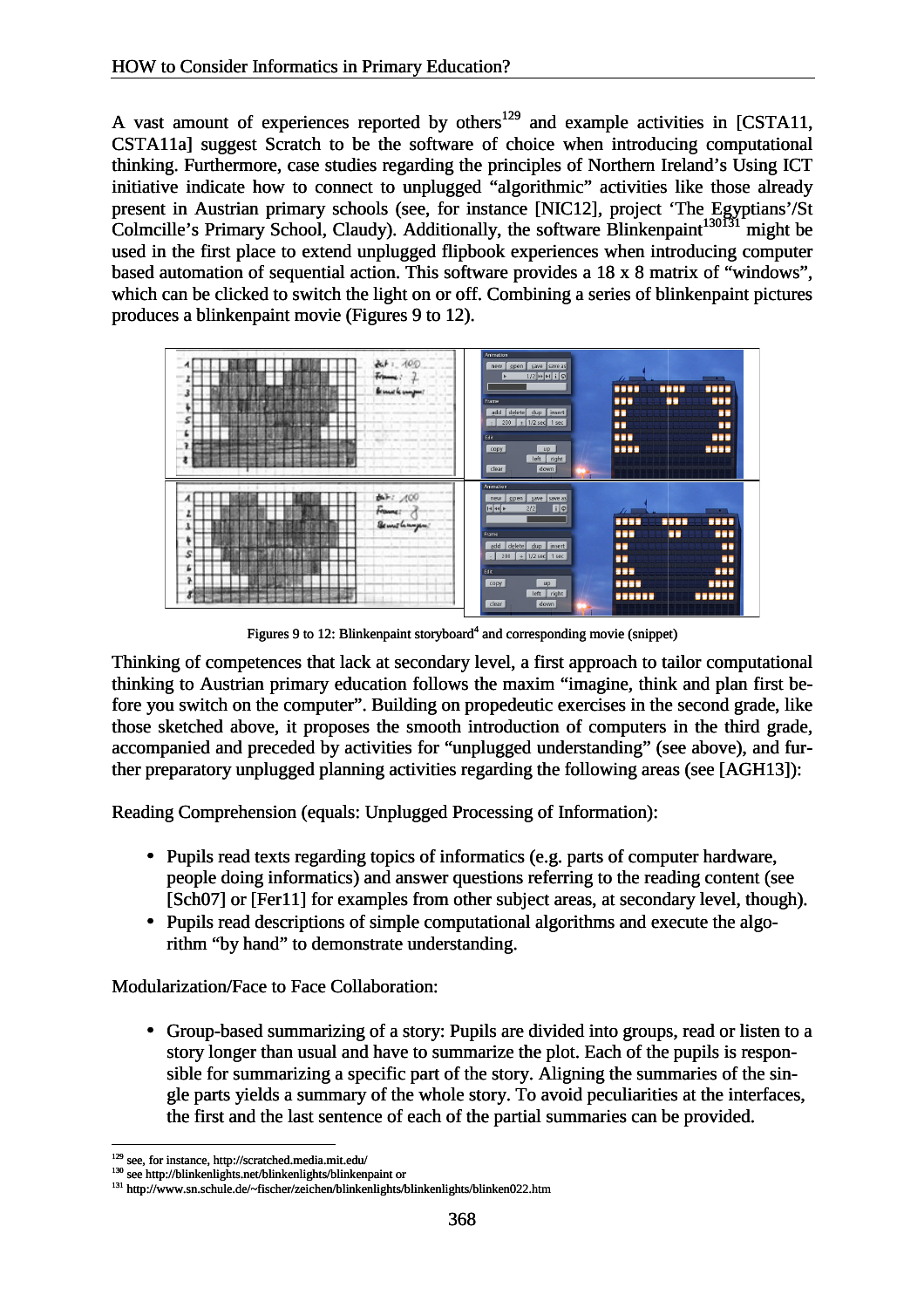• Group-based invention of a story with a given beginning and a given end: Pupils are divided into groups and each group member is responsible for one sequential part of the plot. In preparation for implementing the story with Scratch each group member should provide a drawing of the background and a description of the plot so that each group member is able to implement a part of the story invented by one of his or her colleagues as well.

Algorithmization/Formalization  $\rightarrow$  Automation:

- Pupils provide a sequence of precise and unambiguous instructions for "everyday activities", for instance when giving directions to find the way (see unplugged exercises in [BW05] or [BM13] for further examples), or directing a robot (which is a common task of the Bebras contest on Informatics and Computer Fluency 132).
- Pupils develop step by step directions to calculate according to a known mathematical algorithm (e.g. adding, subtracting).
- Pupils describe movements by aligning Scratch-blocks that have been printed on paper and test each others "program".
- Pupils describe the action of a story by aligning Scratch-blocks that have been printed on paper.
- Pupils draw flipbooks to animate movements of stick-figures.
- Pupils draw flipbooks to animate images drawn in a matrix of 18 times 8 cells ("pixels") to prepare for the use of the Blinkenpaint-software.
- Basics of Computer Usage.
- Pupils deal with various forms of representing data using trees, e.g. a family tree, parts of the phylogenetic tree of animals, and the directory tree to organize data.
- Pupils learn how to navigate within the directory tree to load and store programs.

### **3.4 Too Little of Computer?**

Digital devices are valuable tools to automate solutions imagined and properly described by humans. However, for various reasons computers play a minor role within the proposed computational thinking-based introduction of informatics into primary education.

Although there are some Austrian primary schools where classrooms are equipped with a sufficient number of computer workstations to focus on computer skills, this still is rather the exception. In most cases, only one or two computers are available for a whole class, which makes the computer at primary education an exceptional tool which has to be used deliberately on a time sharing basis. While a situation like that might be considered to be a drawback by media experts, it is a benefit when aiming at having the learners think and plan before turning to the computer. With a limited resource, learners have to have a precise plan what to do with the computer during the granted time-slot and there is little to no time left for dawdling. "Building upwards" this way meets the intentions of "planning downwards" form secondary levels point of view.

Second, an approach like that has great potential to motivate teaching practitioners at primary schools to engage in introducing fundamentals of informatics into teaching practice. With informatics not having been part of their teacher training, most teachers identify informatics with using a computer where they rely on their everyday skills to handle standard software

<sup>132</sup> See Bebras Contest at <http://bebras.org/>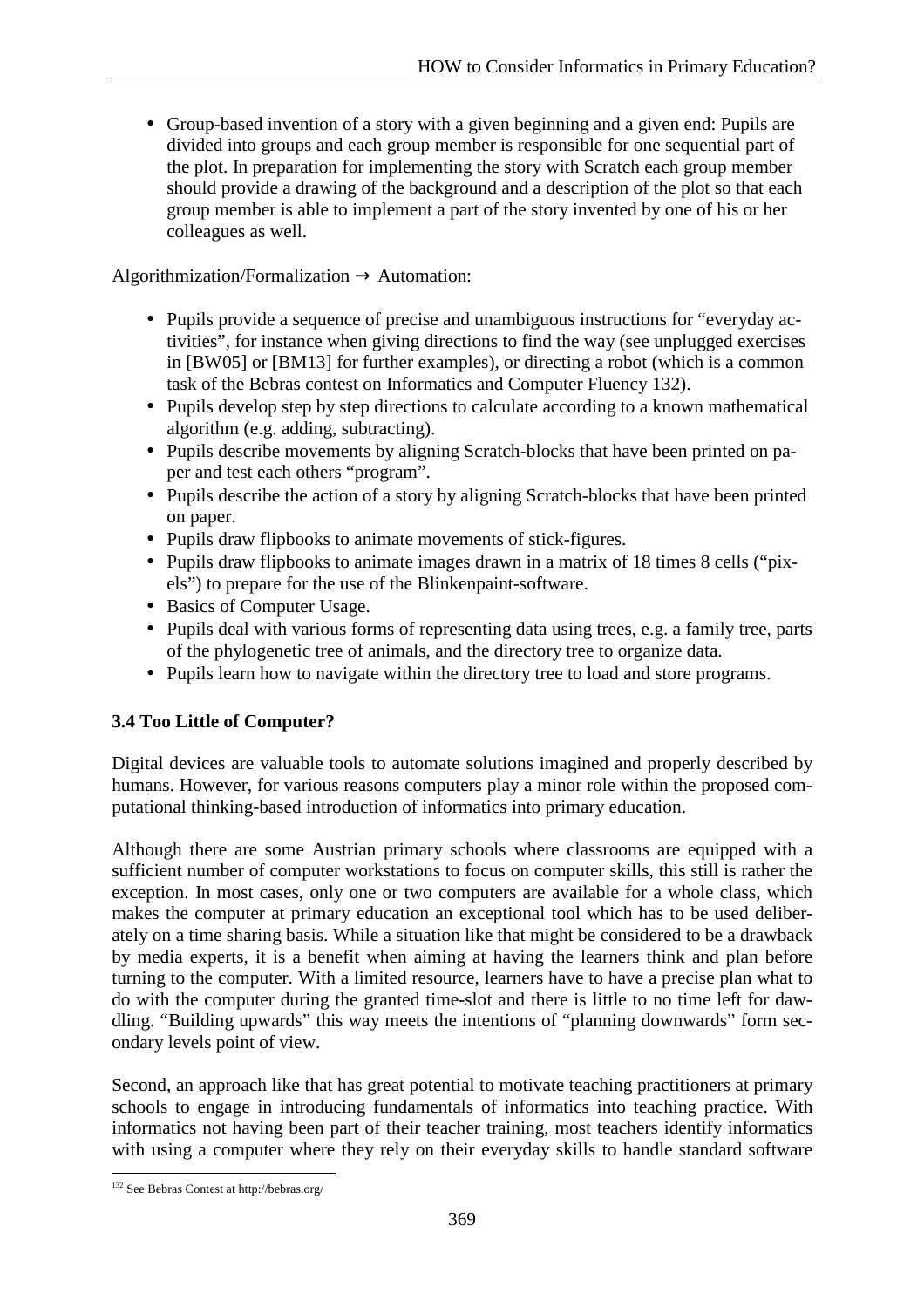tools. But from the viewpoint of informatics didactics introducing informatics at primary level has to go beyond that scope, which, in the minds of many teachers at primary schools, means to pass control on the process of teaching and learning to some – from their point of view – uncontrollable device. Raising the awareness that informatics stretches beyond computer usage, part of which is already part of teaching practice at primary schools, reducing the use of digital devices to the amount necessary and choosing easy to use software that makes it easy to get started (for both teachers and pupils) have to be considered important preconditions to raise acceptance for introducing informatics among primary teachers and to reduce the necessary amount of teacher retraining.

Most important, a media-reduced approach towards informatics complies with findings of brain research. M. Gurian and K. Stevens tailor these findings to the needs of teaching and learning at school and state: "Computers are an important element in the ultimate classroom, yet it is essential to be cautious about computer use for children under nine". [GS11] They point out that

- "[…] attention-span problems in the present generation may be due to early brain attachment to mechanical stimulation […]."
- "Imagination functions of the brain [...] do not grow as richly when young brains are attached to mechanical stimulants."
- "Reading and writing functions […] develop more slowly if young brains are mechanized too early […]."

and recommend: "Often, a second- or third-graders' brain is getting more than enough screen time at home and does not need more than a few hours of "computer research time per week at school."

# **4 Resume and Outlook**

Perception of the digital world is shaped by the view upon it provided by digital media and the way they are used. From the author's perspective, among young people common use of digital media is confined to solving everyday "problems" concerned with communication or entertainment and needs hardly more than pressing appropriate buttons. Learning about new features is either a matter of trial and error or happens by means of show and tell among peers. In most cases, deep thought does not comply with the young generations view upon digital devices, the digital world and, correspondingly, informatics. Hence it is both desirable and necessary to develop a culture of informatics which centers around the awareness of digital devices (including the computer) being creativity-supporting tools. At the same time it has to be understood, that digital creativity typically has to be accompanied by understanding, thinking and planning. The decreasing age of first use of digital media suggest to start building such culture of informatics at primary age by putting the imaginatory power of children and the use of their brains into the first place and, consequently, by putting the use of digital media into the second place.

The proposed approach sketches a way to do so and will be put to the test throughout the upcoming academic year as a joint project between a school class at primary level and a class from a higher vocational school (higher secondary level). Learners at secondary level will only have the taste to introduce the younger childern to basics of computer use and to the software Scratch, respectively, while coaching of preparatory activities and further use of Scratch to enrich traditional learning will lie with the responsible primary school teacher.